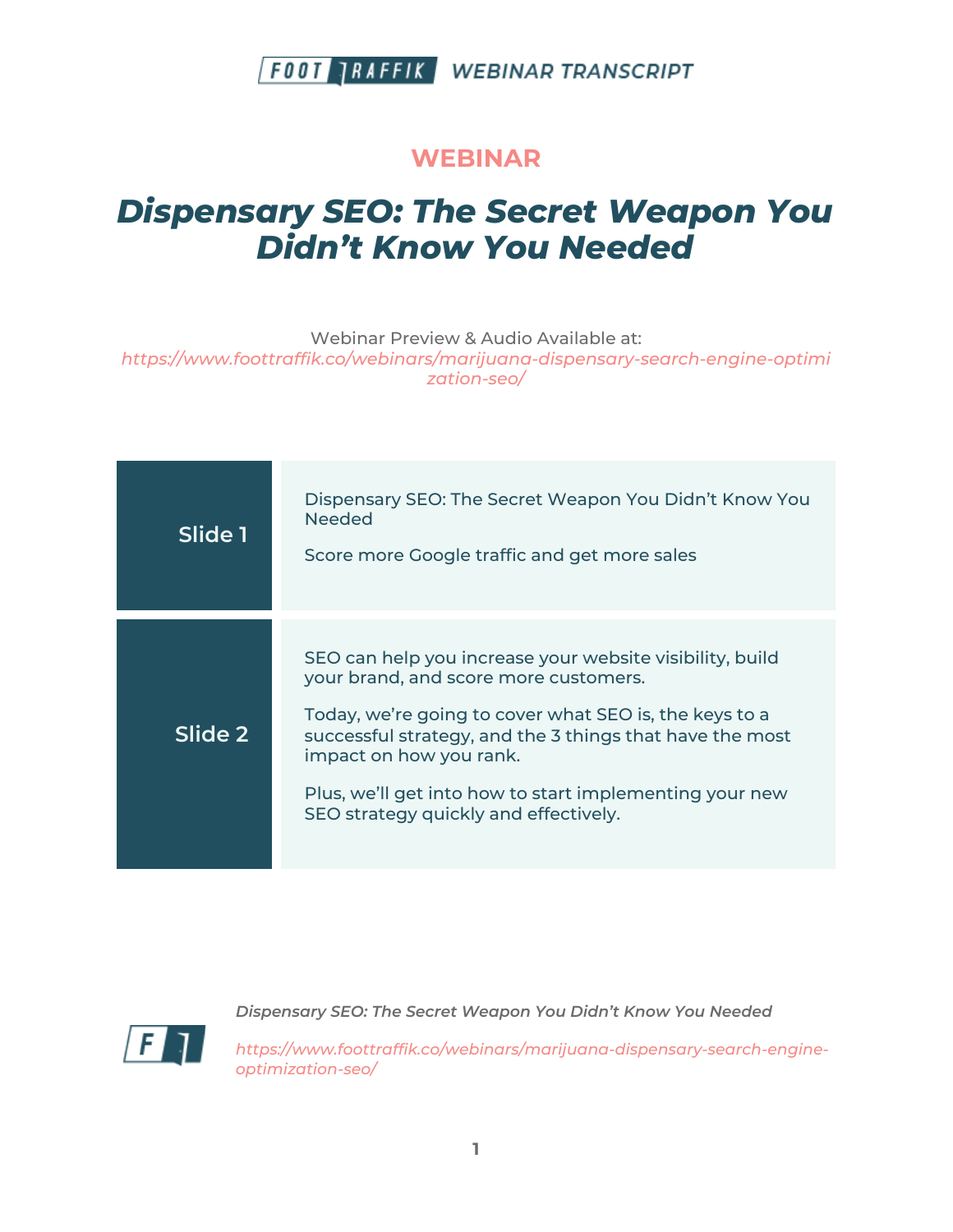| Slide 3 | My name is Eduardo Silva. I'm the VP of Sales here at<br>Foottraffik, and I'm really excited to be sharing this<br>information with you today.                                                                                                                                                                                                                                                                                                                                                                                                   |
|---------|--------------------------------------------------------------------------------------------------------------------------------------------------------------------------------------------------------------------------------------------------------------------------------------------------------------------------------------------------------------------------------------------------------------------------------------------------------------------------------------------------------------------------------------------------|
| Slide 4 | Foottraffik is a digital advertising and analytics agency.<br>We've been in business for over five years now, exclusively<br>focused on dispensaries and delivery services within<br>North America. We're really excited to be helping advance<br>our industry forward.                                                                                                                                                                                                                                                                          |
| Slide 5 | A couple of housekeeping items before we get started.<br>If you have your cell phones on you, please put them<br>facing down on your desk or mute them. We are going to<br>be covering a lot of information in a very short window of<br>time and it helps to retain focus.<br>Familiarize yourself with the Zoom interface. If you<br>haven't become a master at Zoom yet, if you go to the<br>bottom of your screen there is a Q&A button. We do have<br>moderators with us today that will be addressing<br>questions throughout the webinar. |
| Slide 6 | SEO stands for Search Engine Optimization, which<br>is the practice of increasing the quantity and<br>quality of traffic to your website through organic<br>search engine results.                                                                                                                                                                                                                                                                                                                                                               |

 $\sqrt{F}$ 

*Dispensary SEO: The Secret Weapon You Didn't Know You Needed*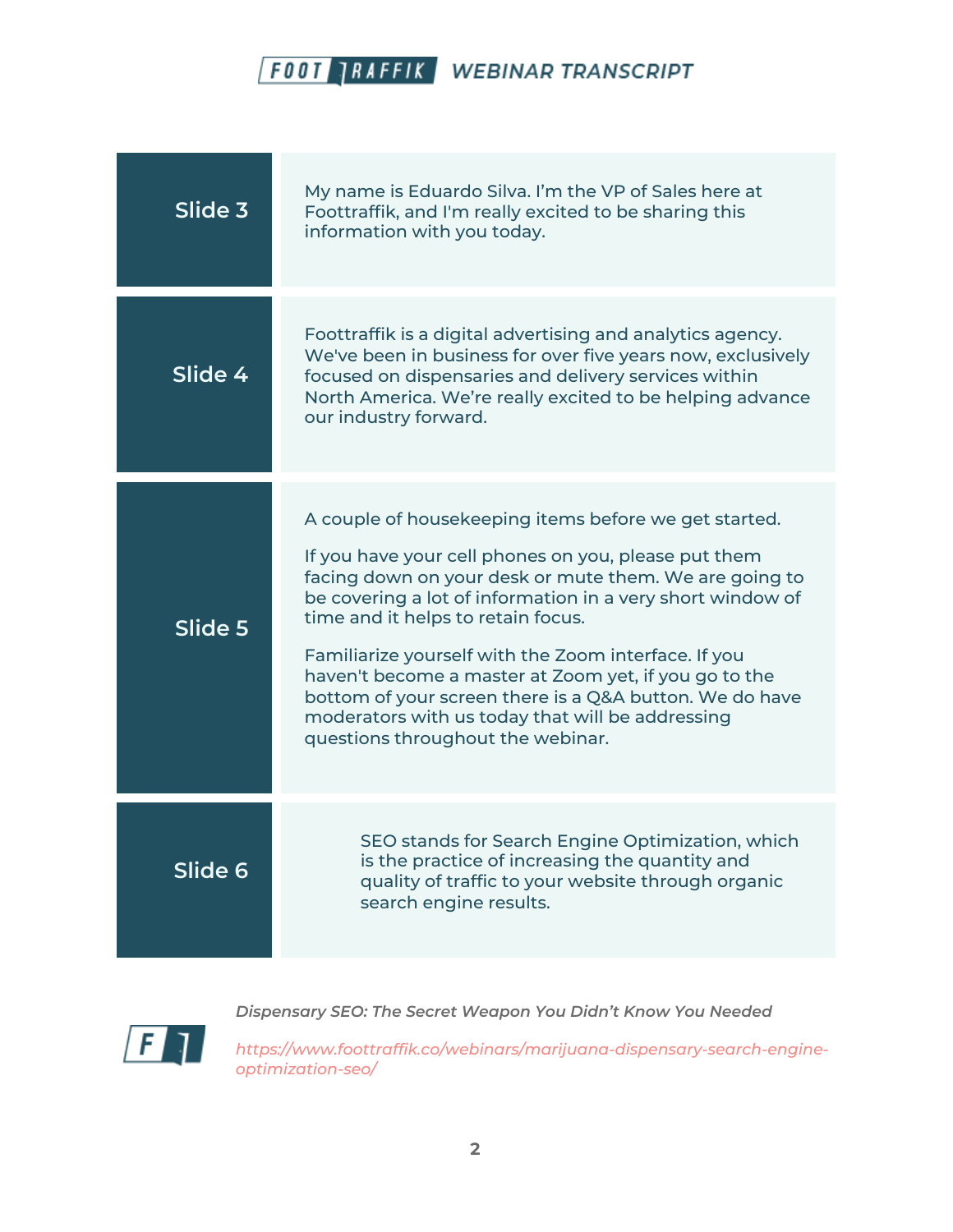

*Dispensary SEO: The Secret Weapon You Didn't Know You Needed*

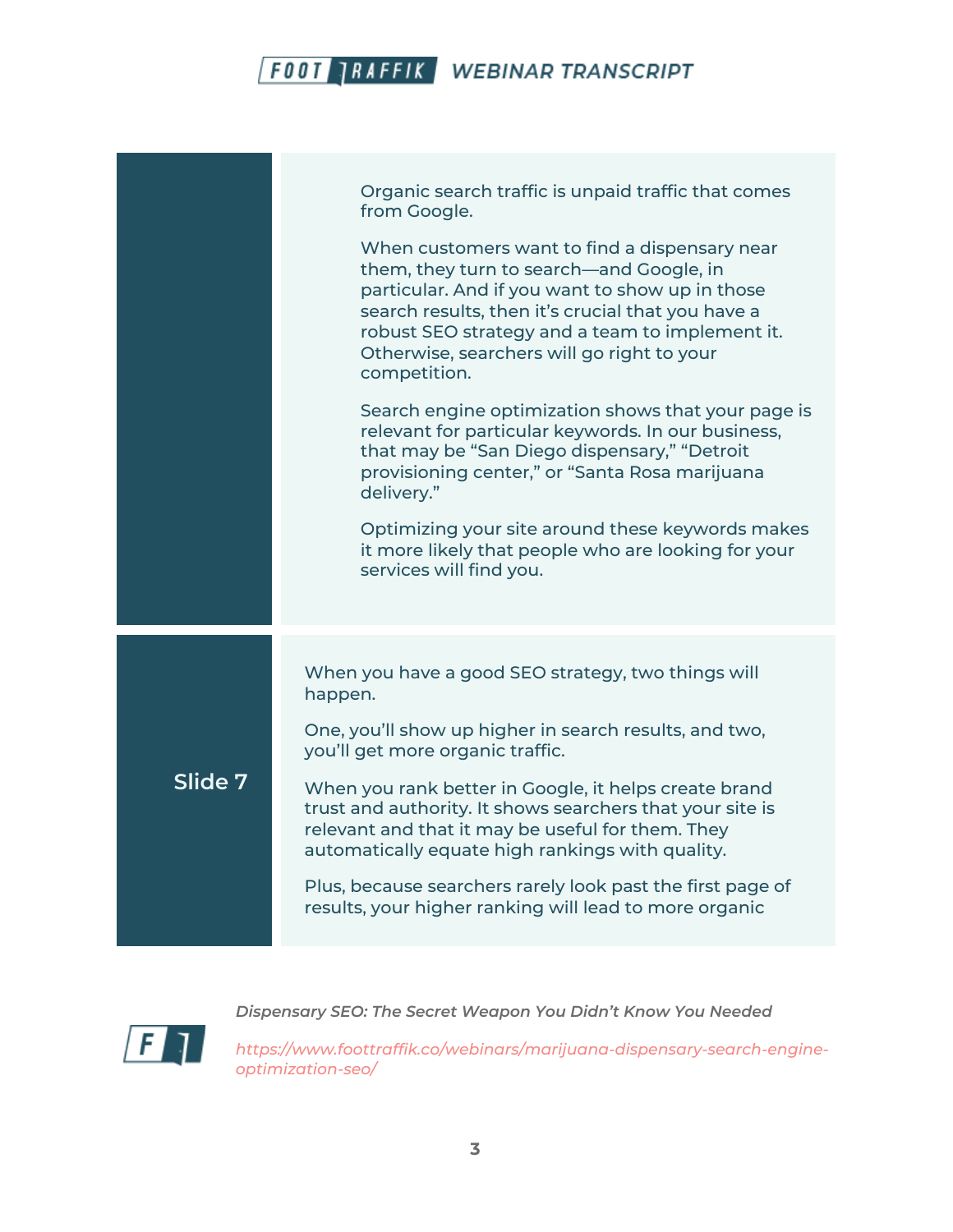|         | traffic.                                                                                                                                                                                                                 |
|---------|--------------------------------------------------------------------------------------------------------------------------------------------------------------------------------------------------------------------------|
|         | In fact, the top three results of a search tend to get 75% of<br>all organic traffic. The lower you are on the search results,<br>the less traffic you'll get.                                                           |
|         | Organic traffic is one of the most dependable sources of<br>traffic and revenue for many businesses. According to<br>research from Hubspot, organic search is responsible for<br>94% of all web traffic.                 |
|         | And it's not just any web traffic. Thanks to your<br>optimization, it will be relevant, high-quality traffic. These<br>are people who are already looking for you. They're<br>already interested in what you're selling. |
|         |                                                                                                                                                                                                                          |
| Slide 8 | We hear plenty of excuses for people not using SEO.<br>People say that they already show up in search results for<br>their name, or that their customers know how to find<br>them.                                       |
|         | Some people just don't understand what it is and think<br>that they'll automatically show up in search results<br>because they have a good dispensary.                                                                   |
|         | SEO, is a way to get new customers and to capitalize on<br>your digital presence. It helps set you apart from the<br>competition and increases the value of your website to<br>potential customers.                      |
|         | With SEO, you're ensuring that your website is always<br>working for you, and your website is always active. As Neil<br>Patel, the popular SEO expert says, your website is your<br>24-hour salesman.                    |
|         |                                                                                                                                                                                                                          |

*Dispensary SEO: The Secret Weapon You Didn't Know You Needed*

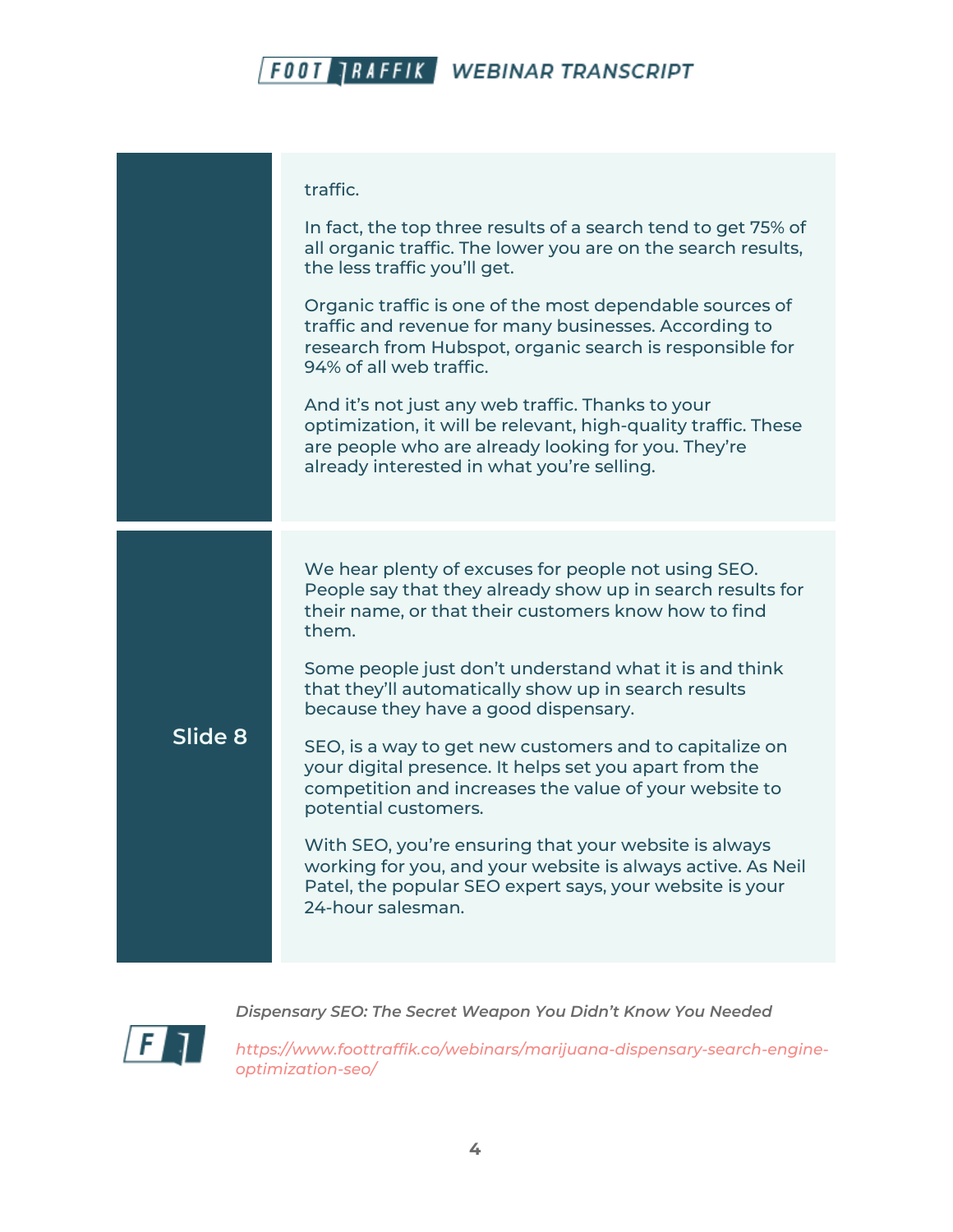

| Slide 9  | The data from our customers shows that 50% of all online<br>order revenue comes from SEO.                                                                                                                                                                                                                                                                                                                                                                                                                                                                                                                                                                                                                                                                                                                                                            |
|----------|------------------------------------------------------------------------------------------------------------------------------------------------------------------------------------------------------------------------------------------------------------------------------------------------------------------------------------------------------------------------------------------------------------------------------------------------------------------------------------------------------------------------------------------------------------------------------------------------------------------------------------------------------------------------------------------------------------------------------------------------------------------------------------------------------------------------------------------------------|
| Slide 10 | <b>Pie Chart</b>                                                                                                                                                                                                                                                                                                                                                                                                                                                                                                                                                                                                                                                                                                                                                                                                                                     |
| Slide 11 | Let's dive into the key parts of a good SEO strategy.<br>With SEO, you're trying to make it easier for customers to<br>find you when they use particular keywords. At the same<br>time, you can't overuse those keywords, or you'll get<br>penalized.<br>Keywords should appear in both headings and content,<br>and your content should be relevant to the keywords<br>you're using.<br>For cannabis, you can create content around your<br>products, the plant, your local area, and more, and remain<br>relevant for crucial search terms. This helps improve your<br>site authority and shows Google that you know what<br>you're talking about.<br>For example, if you go to our website, you'll see pages for<br>each of our services, and then you'll also find that many of<br>our blog posts relate to our services or to clients interest. |
|          | There are a few different types of content you can create.<br>Of course, you have your webpages, like your location<br>page that clearly shows where your dispensary is and<br>should be optimized for your city or neighborhood. You                                                                                                                                                                                                                                                                                                                                                                                                                                                                                                                                                                                                                |

 $\sqrt{F}$ 

*Dispensary SEO: The Secret Weapon You Didn't Know You Needed*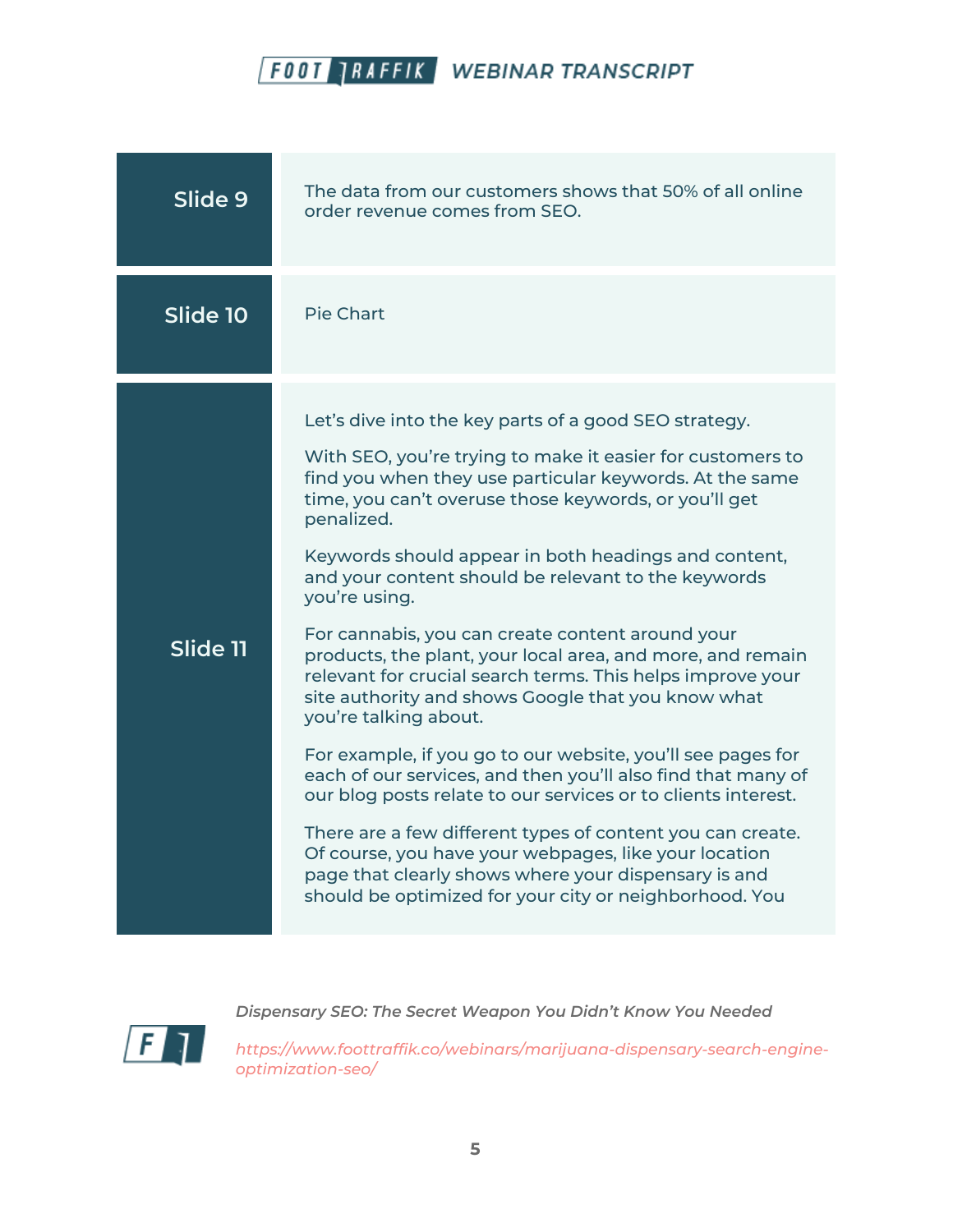|          | can also create pillar pages and blog posts to help<br>increase your authority and strengthen the likelihood that<br>your site will rank for those keywords.                                                                                                                                                                                                                                                                                                                                                                                |
|----------|---------------------------------------------------------------------------------------------------------------------------------------------------------------------------------------------------------------------------------------------------------------------------------------------------------------------------------------------------------------------------------------------------------------------------------------------------------------------------------------------------------------------------------------------|
| Slide 12 | Page speed also impacts your SEO. Google doesn't want<br>to link to pages that have a poor user experience, and<br>your loading time is part of that.<br>How long it takes your site to load matter. If it takes<br>longer than three seconds to load, people are going to<br>leave and go to your competitors.<br>If you want to rank higher, check that your website is<br>loading optimally. You may need to compress images or<br>remove unnecessary components or plugins that are<br>slowing down your load time.                     |
| Slide 13 | The third key we're sharing today is mobile<br>responsiveness.<br>More and more searches are being done on mobile, and<br>96% of those are on Google. Because of this, Google has<br>made how your site looks and works on mobile devices an<br>important ranking factor.<br>Again, this has to do with the user experience. Google<br>wants people to keep using their search engine. They're in<br>the business of finding the best solution to a search, so<br>they're more likely to show sites that work well on<br>different devices. |



*Dispensary SEO: The Secret Weapon You Didn't Know You Needed*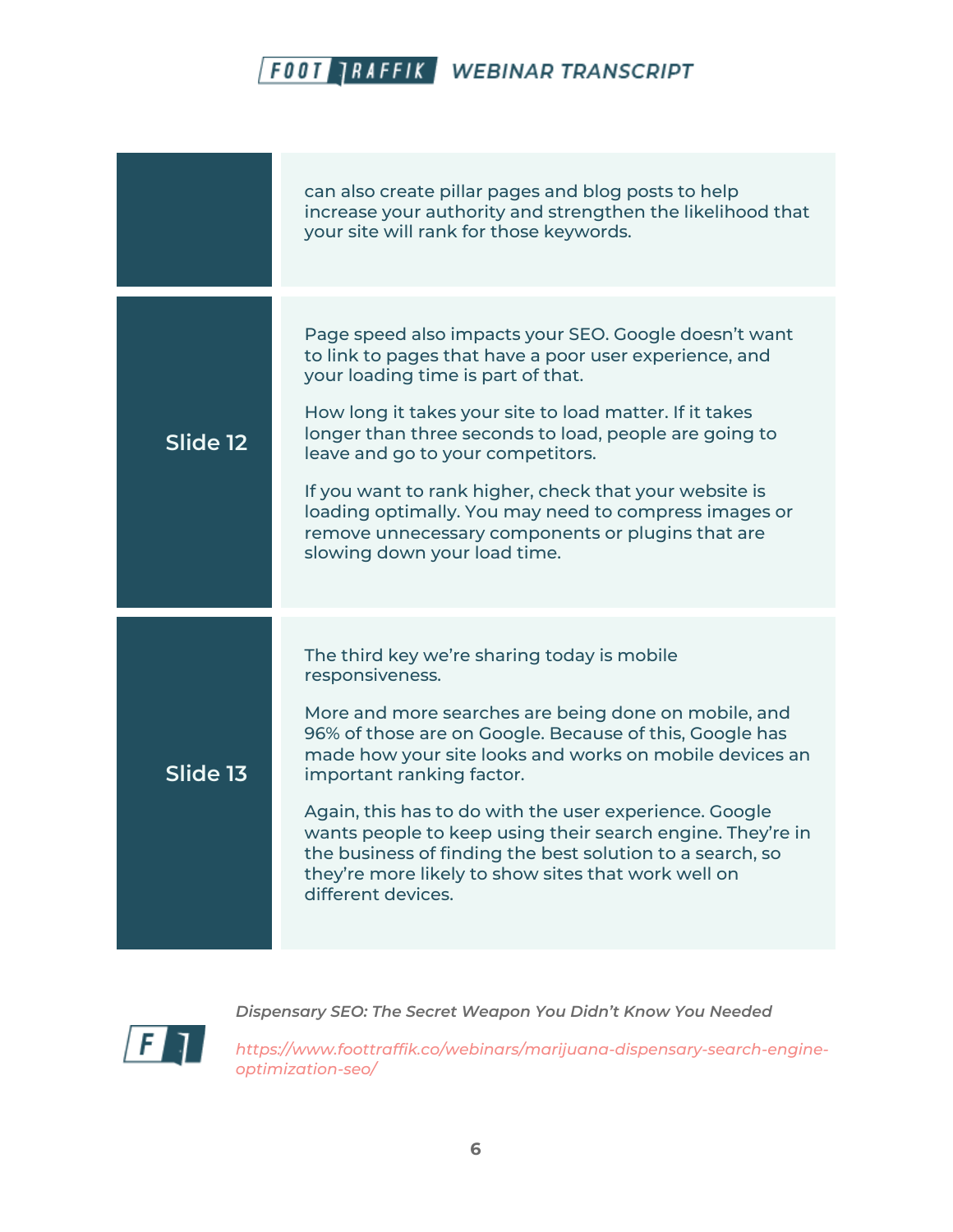|          | With our website themes, your site is already guaranteed<br>to look good on mobile.                                                                                                                                                                                                                                                                                                                                                                                                                                                                                                                                                                                                                                                                                                                                                                                                                                                                                                                                                                                                                                                                                                                                                       |
|----------|-------------------------------------------------------------------------------------------------------------------------------------------------------------------------------------------------------------------------------------------------------------------------------------------------------------------------------------------------------------------------------------------------------------------------------------------------------------------------------------------------------------------------------------------------------------------------------------------------------------------------------------------------------------------------------------------------------------------------------------------------------------------------------------------------------------------------------------------------------------------------------------------------------------------------------------------------------------------------------------------------------------------------------------------------------------------------------------------------------------------------------------------------------------------------------------------------------------------------------------------|
| Slide 14 | Key number four - your URL and title tags are another<br>opportunity to increase your search rankings. Your<br>keyword and the subject of the page should be clear from<br>the title of the page, the URL, the content, and the image<br>alt text.<br>The URL, of course, is your website's location. For us, that's<br>foottraffik.co<br>If I wanted to create a page around dispensary SEO, I<br>would use that in the URL as the slug, which is what<br>comes after your domain name. The page's URL would<br>then be foottraffik.co/dispensary-seo<br>Notice that it's clear, you know exactly what will be on the<br>page—information about dispensary SEO, which also<br>happens to be our keyword. There's no date, so it won't<br>seem out of date in a couple of years, and there are no<br>unnecessary numbers or characters.<br>We also only mention the keyword once. Don't keyword<br>stuff unless you want to get in trouble with Google, but<br>try to be descriptive and clear.<br>At the same time, and here's where art and science meet,<br>you need to make sure that everything you write is<br>geared towards real readers. That means that while you<br>need to keep Google in mind, you can't just write for SEO. |

 $\sqrt{F}$ 

*Dispensary SEO: The Secret Weapon You Didn't Know You Needed*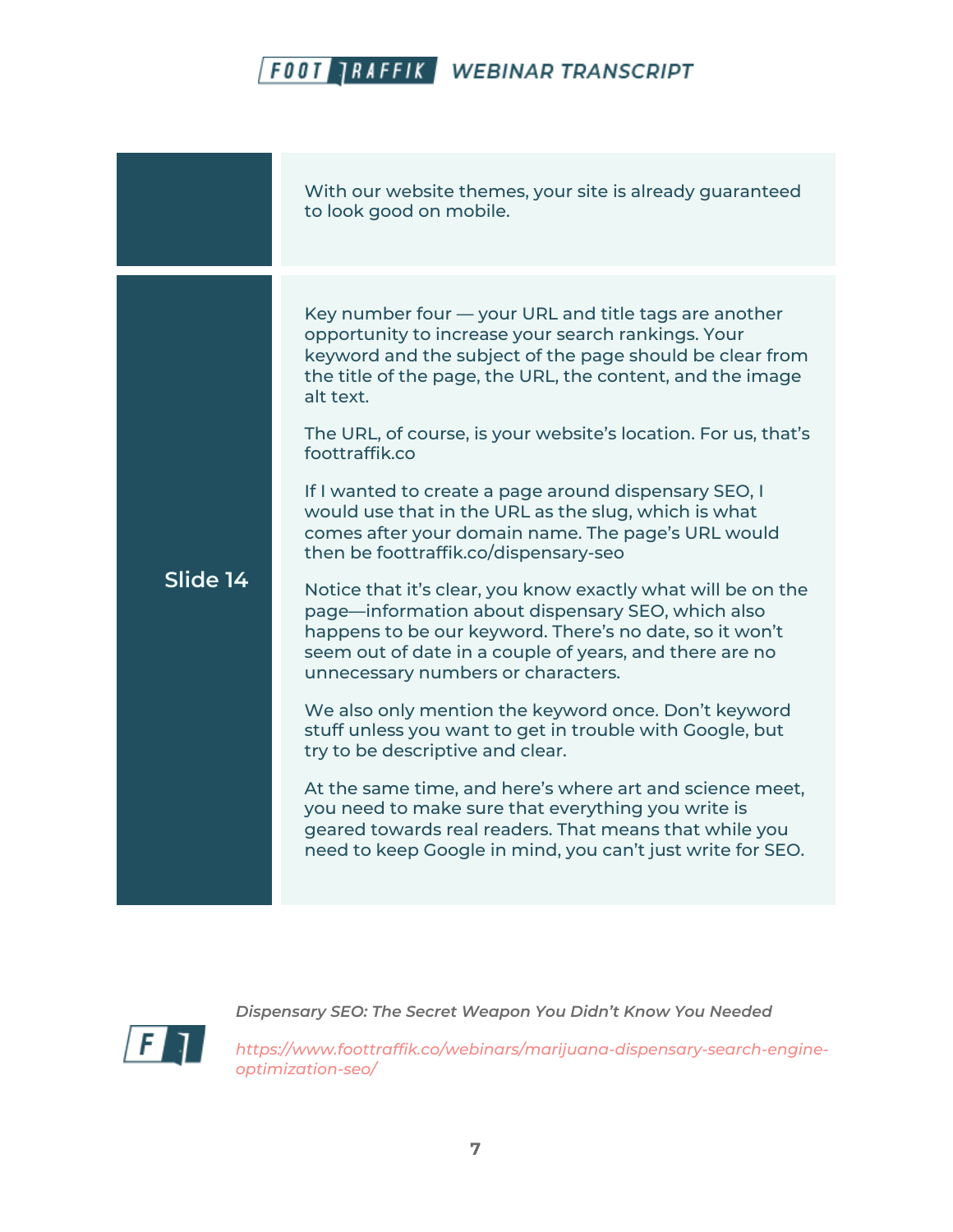|          | Key 5 – Backlinks are another vital part of ranking better<br>on Google.<br>Creating a link building strategy will help showcase the                                                                                                                                                                                                             |
|----------|--------------------------------------------------------------------------------------------------------------------------------------------------------------------------------------------------------------------------------------------------------------------------------------------------------------------------------------------------|
|          | relevance and authority of your website.                                                                                                                                                                                                                                                                                                         |
| Slide 15 | Link signals account for about 28% of organic ranking<br>factors and 17% of Google's local pack ranking factors, so<br>you can't ignore it.                                                                                                                                                                                                      |
|          | When people link to your site, they're essentially<br>endorsing you. Those links help to build site authority.<br>They tell Google that people like your content and that it's<br>relevant.                                                                                                                                                      |
|          | The best way to get backlinks is to create good content<br>that people want to share via social or on their own blog<br>posts. By showcasing your knowledge of the industry and<br>of cannabis in general, you can create content that people<br>want to link to. You can also guest post on relevant sites<br>to help build your links as well. |
|          | The quality of the links matters, of course. While you want<br>many links, they should be from relevant sites or<br>individuals as their domain authority helps increase the<br>value of the link. Plus, the text that they use to link to you,<br>known as the anchor text, should be relevant to the<br>content.                               |
|          |                                                                                                                                                                                                                                                                                                                                                  |
| Slide 16 | The last key we're going to cover today is N A P.<br>Search is local. Make sure you improve your chances of                                                                                                                                                                                                                                      |
|          | showing up in the local pack. Check that your name,<br>address, and phone number are the same on your                                                                                                                                                                                                                                            |

*Dispensary SEO: The Secret Weapon You Didn't Know You Needed*

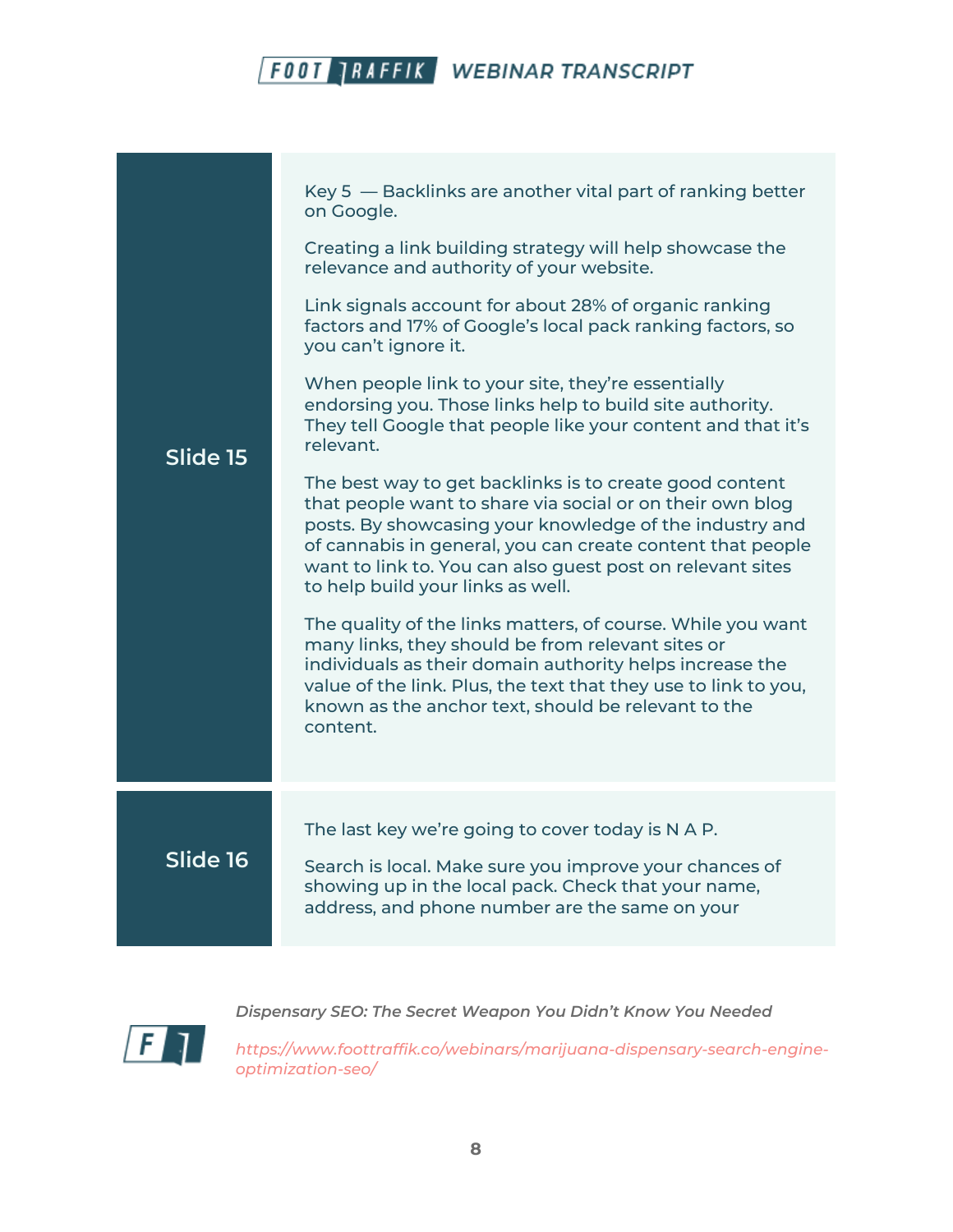|          | website and on all of your listings, including your Google<br>My Business profile.<br>Not only does this help customers actually reach you, but<br>it shows Google that you are who you say you are and<br>increases your trustworthiness.                                                                                                                                                                                                                                                                                                                                                                                                                                                                                                    |
|----------|-----------------------------------------------------------------------------------------------------------------------------------------------------------------------------------------------------------------------------------------------------------------------------------------------------------------------------------------------------------------------------------------------------------------------------------------------------------------------------------------------------------------------------------------------------------------------------------------------------------------------------------------------------------------------------------------------------------------------------------------------|
| Slide 17 | You may have noticed that the important SEO factors we<br>mentioned all had one thing in common. They all make<br>the user experience better.<br>As I said before, Google is in the business of showing<br>searchers the most relevant results. If you want to be one<br>of those, then you need to showcase three things that<br>impact the user experience: expertise, authoritativeness,<br>and trustworthiness.<br>Everything I've covered until now helps showcase these<br>three things. By creating content and optimizing your site<br>around your relevant keywords, you build credibility.<br>All of the components of good SEO work together, so it's<br>important to create a comprehensive strategy that works<br>on all fronts. |
| Slide 18 | One surprising factor that can help boost your expertise,<br>authoritativeness, and trustworthiness is reviews.<br>That may seem surprising, however, Google does take<br>into account what people are saying about you when they                                                                                                                                                                                                                                                                                                                                                                                                                                                                                                             |

 $\sqrt{F}$ 

*Dispensary SEO: The Secret Weapon You Didn't Know You Needed*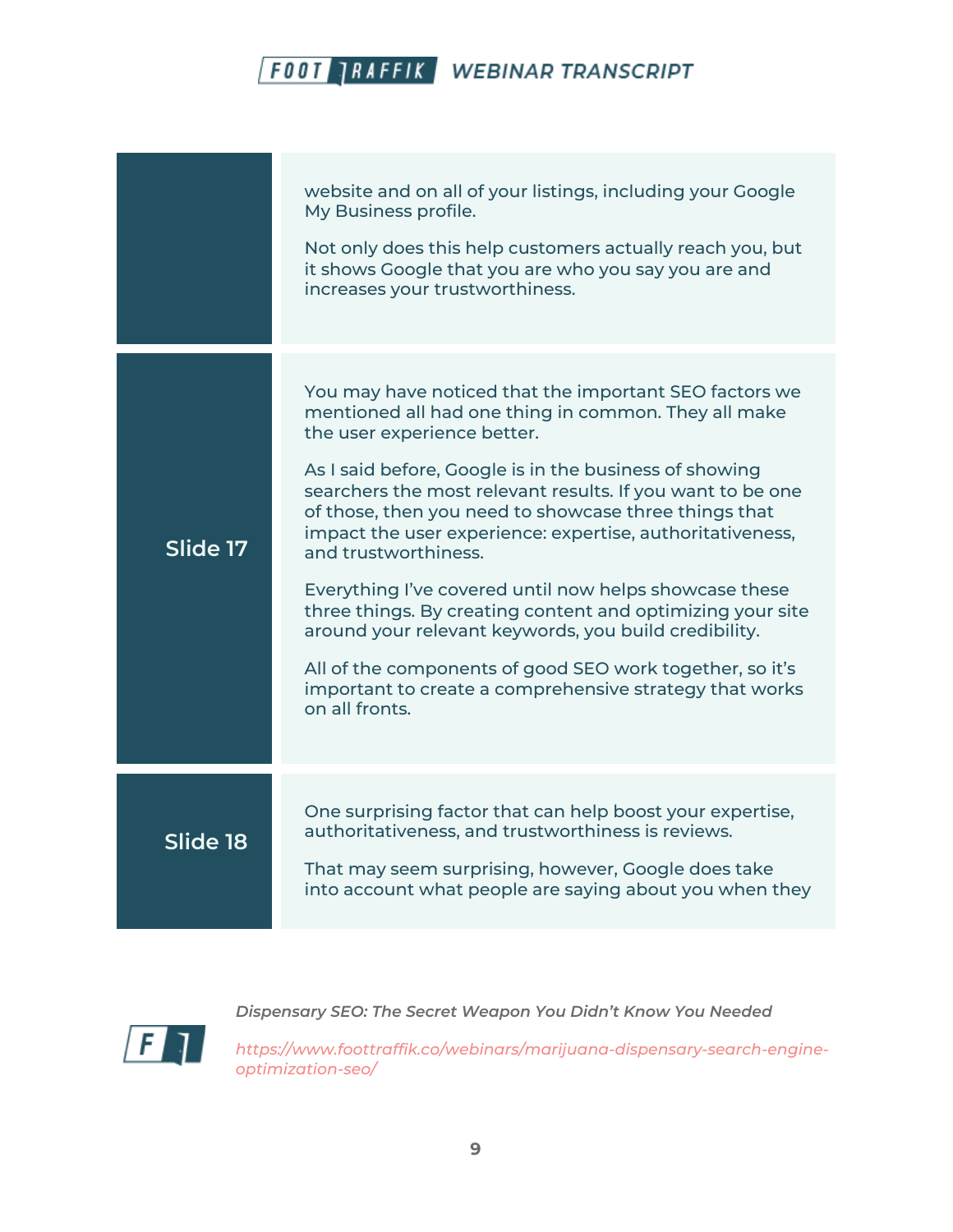|          | determine how you rank. If you have poor reviews, Google<br>isn't going to consider you an expert or as trustworthy.                                                                                                                                                        |
|----------|-----------------------------------------------------------------------------------------------------------------------------------------------------------------------------------------------------------------------------------------------------------------------------|
|          | Getting more good reviews, and getting them<br>consistently, can help provide you a boost in this area.<br>You'll also want to respond to negative reviews and<br>resolve those when possible.                                                                              |
|          | When creating a review strategy, focus on Google<br>primarily, not Leafly, Weedmaps, or other sites. You want<br>to encourage people who have had a positive experience<br>to leave you a review. You can do this through automated<br>SMS messages or budtender messaging. |
|          | Your goal should be to have an average rating of 4.7 stars.<br>Fewer stars will result in fewer sales. Customers take<br>reviews into account when making a purchase, so this<br>isn't just about SEO. It helps you on two fronts.                                          |
|          | Your competition is doing SEO—and they will try to rank                                                                                                                                                                                                                     |
|          | for your keywords.                                                                                                                                                                                                                                                          |
| Slide 19 | Everyone wants to get to the top of Google. It's valuable<br>real estate. Remember those top three results get 75<br>percent of the clicks. By creating a robust SEO strategy,<br>you can start moving your website up the rankings and<br>build more trust with customers. |
|          | Keep in mind, this is a sustained effort. You need to<br>actively do this because Google changes up the<br>algorithm. If you want to continue to rank well, and even<br>better, rank higher, then you need to invest in dispensary<br>SEO.                                  |
|          |                                                                                                                                                                                                                                                                             |

 $\sqrt{F}$ 

*Dispensary SEO: The Secret Weapon You Didn't Know You Needed*